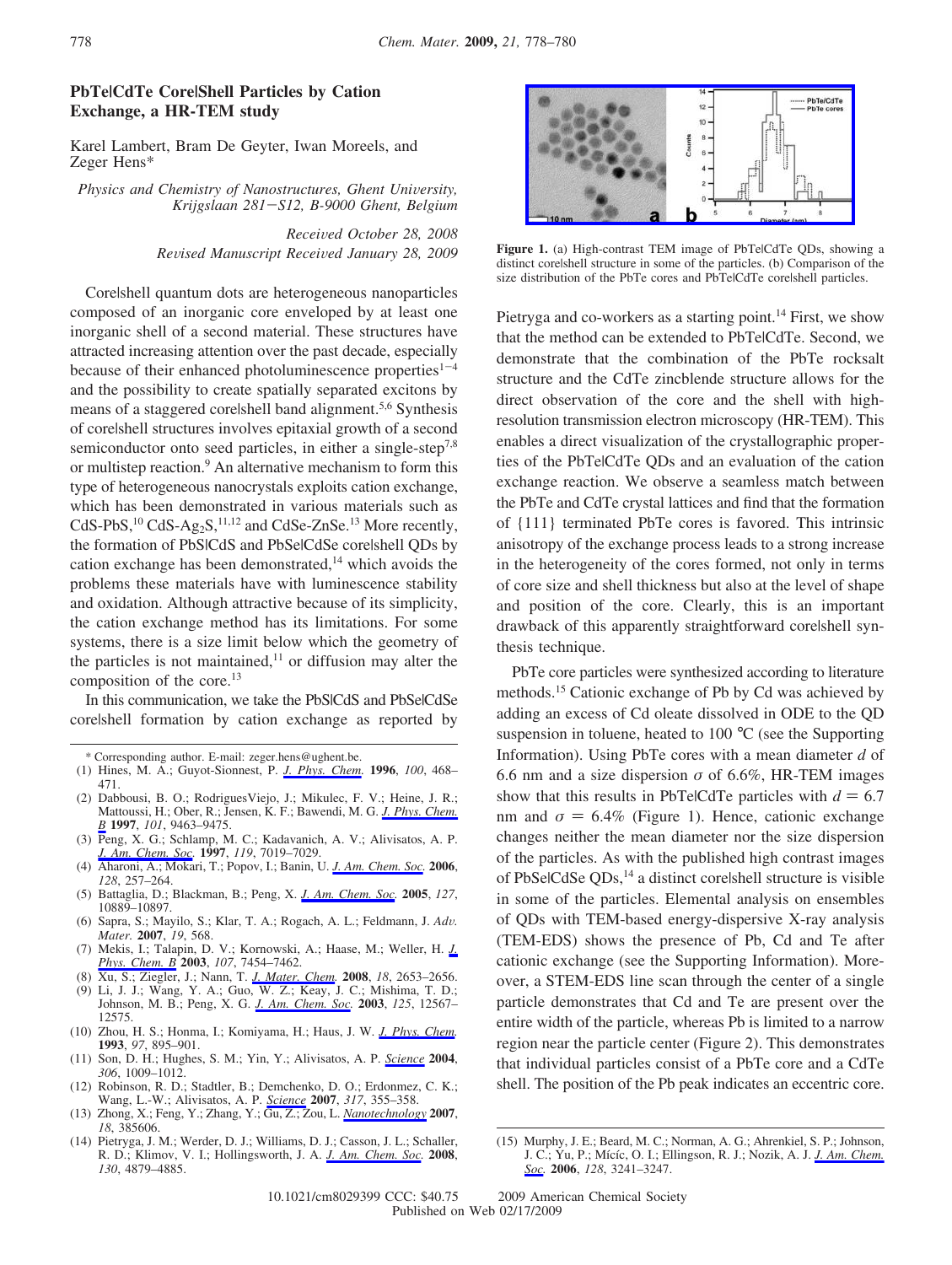

Figure 2. STEM-EDS line scan along a single PbTelCdTe corelshell particle (see inset), showing the presence of Pb only in the particle center. The particle edges are marked with X.



Figure 3. HR-TEM images of PbTelCdTe corelshell particles in the (a)  $\langle 111 \rangle$ , (b)  $\langle 100 \rangle$ , and (c)  $\langle 211 \rangle$  direction. A corelshell structure is observed only in the  $\langle 100 \rangle$  and  $\langle 211 \rangle$  directions.



Figure 4. HR-TEM images of PbTelCdTe corelshell particles in the  $\langle 110 \rangle$ direction. In some particles, the lattice at one end of the core is shifted with respect to the lattice at the other end.

Both PbTe and CdTe have a cubic crystal structure with almost no lattice mismatch (rocksalt with a lattice constant of 0.6462 nm and zincblende with 0.6480 nm, respectively<sup>16</sup>). Yet, Figures 3 and 4 show that resolved core|shell lattice images can be obtained in HR-TEM for specific orientations of the particles. The reason is that the appearance of the crystal lattice in HR-TEM not only depends on the crystal orientation but also on the defocus. Therefore, the same crystal plane may yield a different lattice image for both materials.

Along the 〈111〉 direction, the lattice image of both PbTe and CdTe shows a hexagonal pattern with an almost identical lattice constant of 0.280 and 0.281 nm (see the Supporting Information). Figure 3a gives an example of a PbTe|CdTe core|shell QD that exhibits this pattern. It appears as a simple, uniform particle with a continuously resolved lattice and no indication of any corelshell structure. This result is typical for all particles viewed along the  $\langle 111 \rangle$  direction. It shows that core and shell have their  $\langle 111 \rangle$  axis pointing in the same direction, with a coherent alignment of the {111} planes. When viewed along the  $\langle 100 \rangle$  direction, PbTe and CdTe may yield two types of lattice images with square symmetry (see the Supporting Information). The first has a lattice constant of 0.323 nm (PbTe) or 0.324 nm (CdTe), the second is tilted by 45° and has a lattice constant of 0.229 nm for both PbTe and CdTe. Figure 3b represents an image where a core is observed that exhibits a 0.321 nm square pattern and a shell that exhibits a 0.234 nm square pattern. Obviously, we associate the former with the PbTe core and the latter with the CdTe shell. Both patterns are tilted by 45° and match seamlessly, but the interface between them is not clear-cut. Again, this image demonstrates that core and shell have their 〈100〉 axis pointing in the same direction, with a coherent alignment of the  $\{100\}$  planes. Along the  $\langle 211 \rangle$  direction, PbTe and CdTe yield a rectangular lattice image with 0.229/ 0.194 nm and 0.389/0.229 nm unit cells, respectively (see the Supporting Information). Figure 3c shows an image where both lattice images can be seen. As in the  $\langle 100 \rangle$ direction, both lattices match seamlessly, but there is no distinct interface in between.

Viewed along the 〈110〉 direction, PbTe yields two possible rectangular lattice images, a first with a 0.646/0.457 nm and a second with a 0.323/0.229 nm unit cell, respectively. For CdTe, we find only a rectangular pattern with a 0.648/0.459 nm unit cell (see the Supporting Information). Figure 4a gives an example of a PbTe|CdTe core shell particle featuring a core with the 0.323/0.229 nm unit cell and a shell with the 0.648/0.459 nm unit cell. Again, we simultaneously observe identical crystal planes of both core and shell, and these planes are mutually aligned. Moreover, the corelshell structure viewed along the  $\langle 110 \rangle$  direction shows well-defined crystallographic boundaries between the core and the shell. These mainly follow the  $\langle 111 \rangle$  directions, and sometimes the 〈100〉 directions.

The most extensively studied PbTe|CdTe interface in literature is probably that between the PbTe and CdTe {110} planes, as found with self-assembled PbTe quantum dots in a CdTe matrix.17,18 In this case, a coherent interface is observed, which was attributed to the continuation of the Te sublattice between both materials. Our results point toward a similar coherence between the PbTe and the CdTe lattice, although the images along  $\langle 110 \rangle$  indicate that interfacing is mainly along the {111} planes. The dominance of one specific interface, and the occurrence of nonspherical and eccentric cores (see further), is not in line with an isotropic exchange process. The observed anisotropy may be imposed by thermodynamics (interfacial tension) or by the exchange mechanism. Ab initio calculations of interfacial energies for PbTe|CdTe interfaces show values of around 0.20 J/m<sup>2</sup> for the  $\{111\}$ ,  $\{110\}$ , and  $\{100\}$  facets. At thermodynamic equilibrium, this should result in a rhombocubo-octahedral core shape.18 Although the presence of edges and vertices can considerably influence the shape of

<sup>(17)</sup> Leitsmann, R.; Ramos, L. E.; Bechstedt, F.; Groiss, H.; Schäffler, F.; Heiss, W.; Koike, K.; Harada, H.; Yano, M. *New J. Phys.* **2006**, *8*, 317.

<sup>(16)</sup> Koike, K.; Honden, T.; Makabe, I.; Yan, F. P.; Yano, M. *J. Cryst. Growth* **2003**, *257*, 212–217.

<sup>(18)</sup> Leitsmann, R.; Ramos, L. E.; Bechstedt, F. *Phys. Re*V*. B* **<sup>2006</sup>**, *<sup>74</sup>*, 085309.